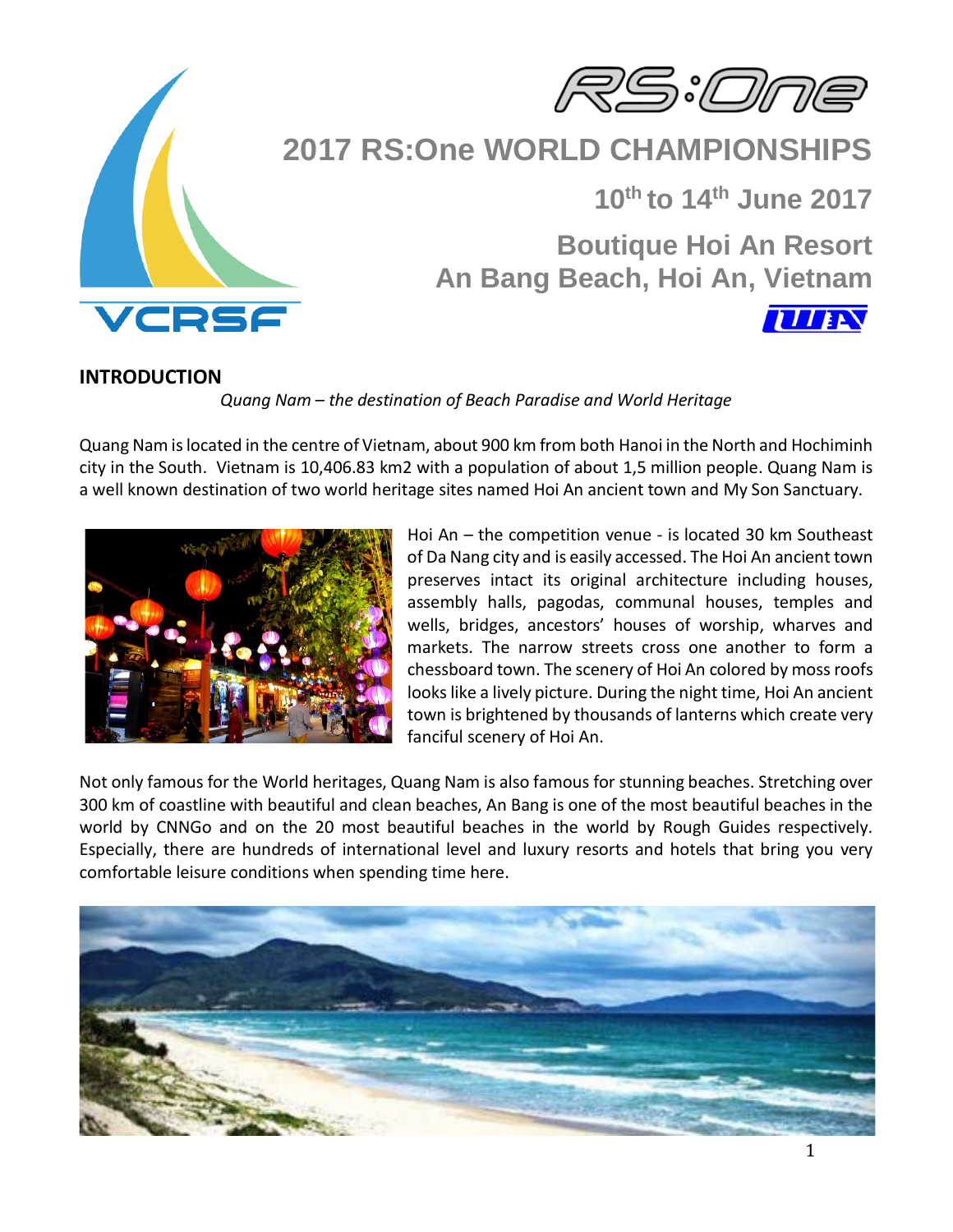



Located on the banks of Hoai River, Little Hoi An Boutique Hotel & Spa is situated within 4 km of Cua Dai Beach.

Providing free Wi-Fi, it also features an outdoor swimming pool and a hair and beauty salon with full spa treatments. A piano is available at the lobby for guests to use. Guests can lounge by the pool bar, exercise at the fitness centre, or learn to cook authentic Vietnamese dishes. Staff at the 24-hour front desk can also assist guests with laundry/ironing services and room service.



Furnished with wooden flooring, air-conditioned rooms are equipped with a flat-screen TV, a desk, a minibar and tea/coffee making facilities. The bathroom includes a walk-in shower with free toiletries.

Gotwo Restaurant serves Vietnamese and Western cuisines by the bar and outdoor pool terrace.

Cam Pho is a great choice for travelers interested in city walks, old-town exploration and atmosphere. The languages are used here, including Vietnamese, French and English.

### **SURROUNDINGS**

### **Closest landmarks**

Cam Pho temple 0.3km; Cau temple (Japanese covered bridge) 0.3km; Assembly Hall of the Cantonese Chinese Congregation 0.4km; Tan Ky old house 0.5km; Hoi An Ancient town 0.7km

#### **Most popular landmarks**

An Bang beach 4.7km; Non Nuoc beach 15.2km; Red Beach tourist area 15.3km; Marble mountains 15.7km; My An Beach 19.8km

### **Restaurants and market**

Some famous restaurants very easy to find around 0.5km; Little Hoi An bar Café 0.5km; Hoi An local market; Some minimart easy to find

## **Most favorable services Outdoors:** Private Beach Area; BBQ Facilities

**Pool and Spa** Indoor Pool (all year); Massage; Spa; Fitness Center

## **Activities**

Bicycle Rental (surcharge)